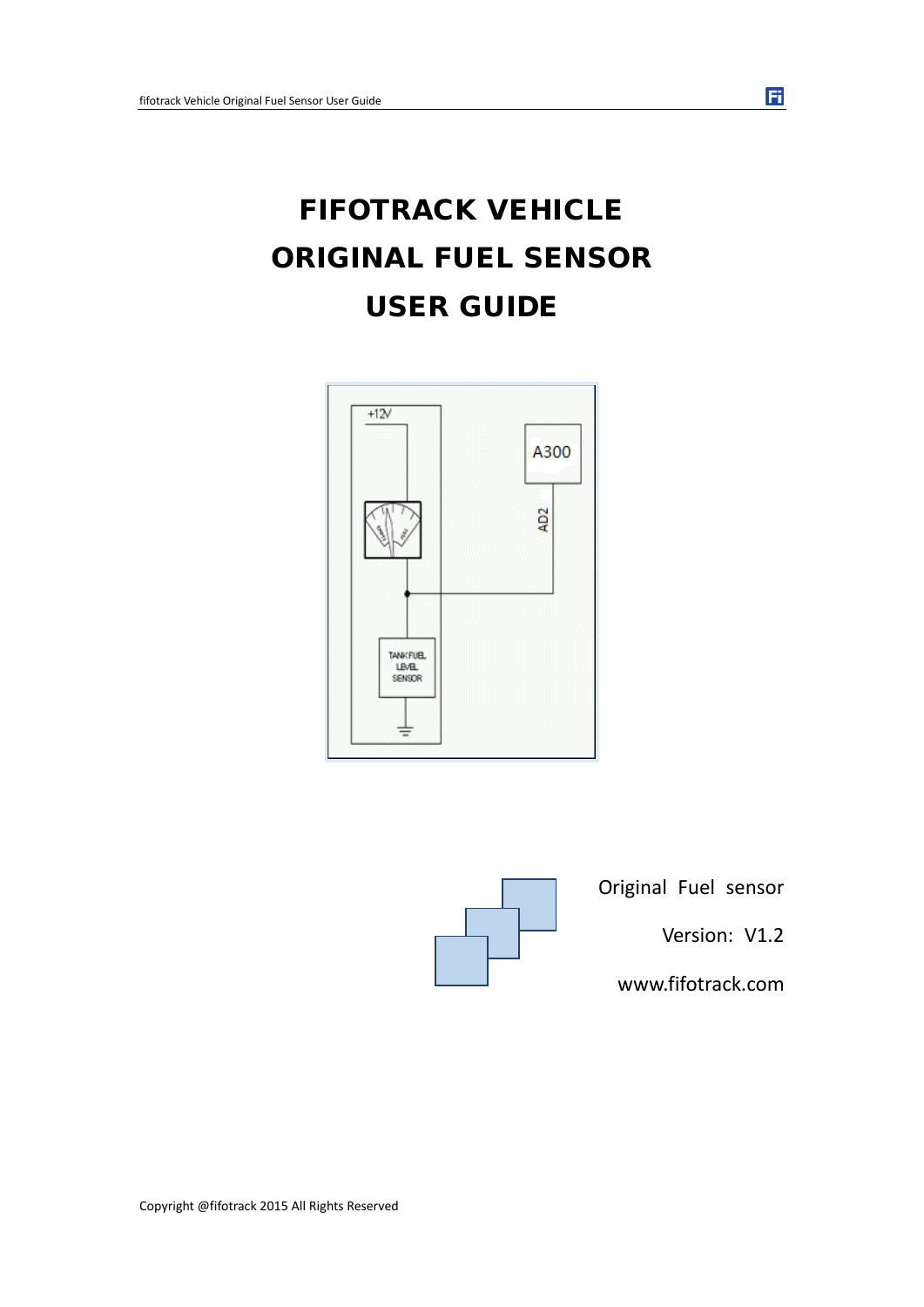### **Copyright and Disclaimer**

- All copyrights belong to Shenzhen fifotrack Solution Co., Ltd. You are not allowed to revise, copy or spread this file in any form without consent of fifotrack.
- $\odot$   $\Box$  is trademark of fifotrack, protected by law.
- Please read this user guide carefully before installation to avoid any possible personal injury or property loss.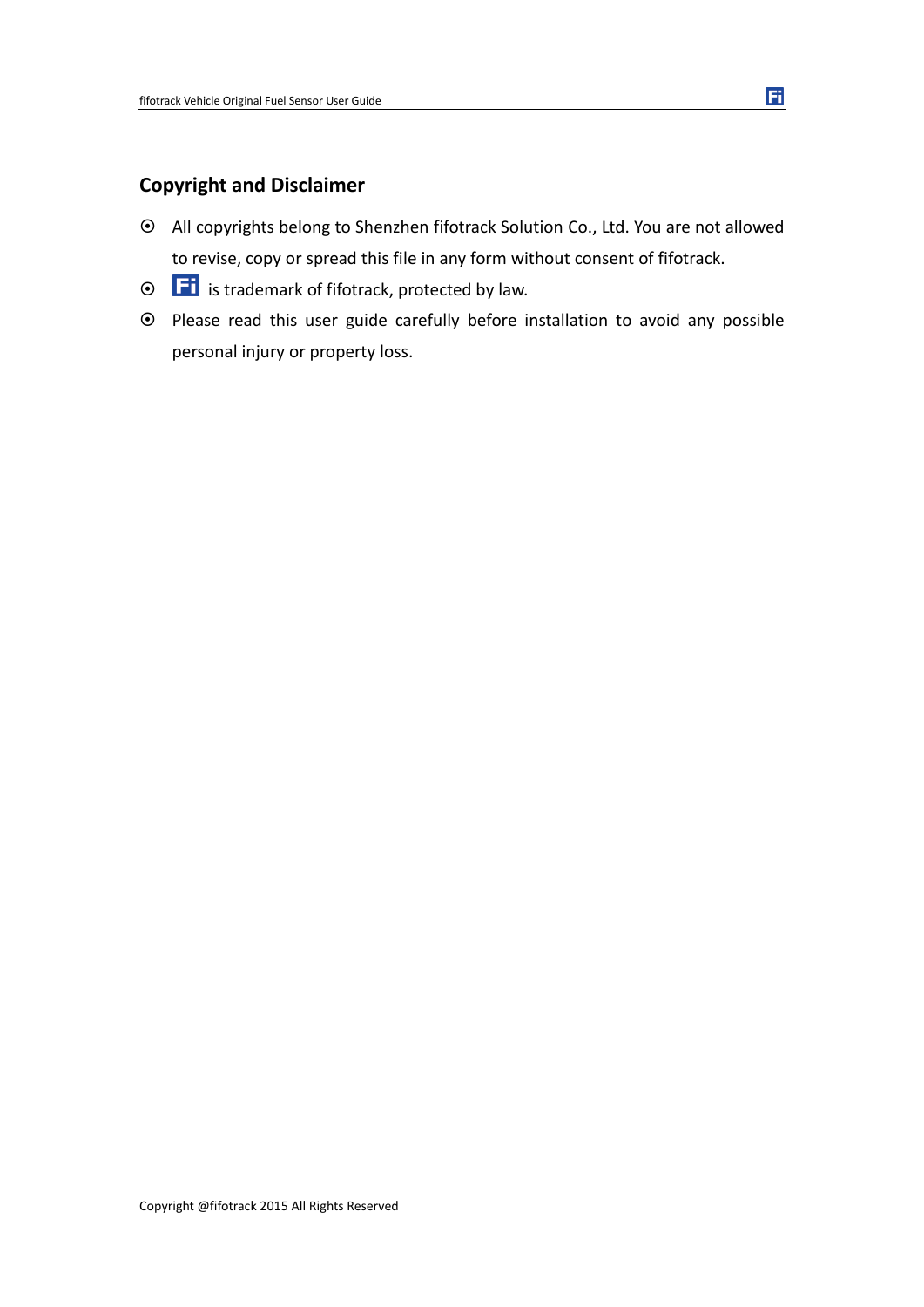| <b>Version</b> | <b>Revision Date</b> | Author  | Detail           |
|----------------|----------------------|---------|------------------|
| V1.2           | Dec 22, 2017         | Vito Hu | Adding S30 model |
| V1.1           | Feb 8, 2017          | Vito Hu | Initial Version  |

# **Document History**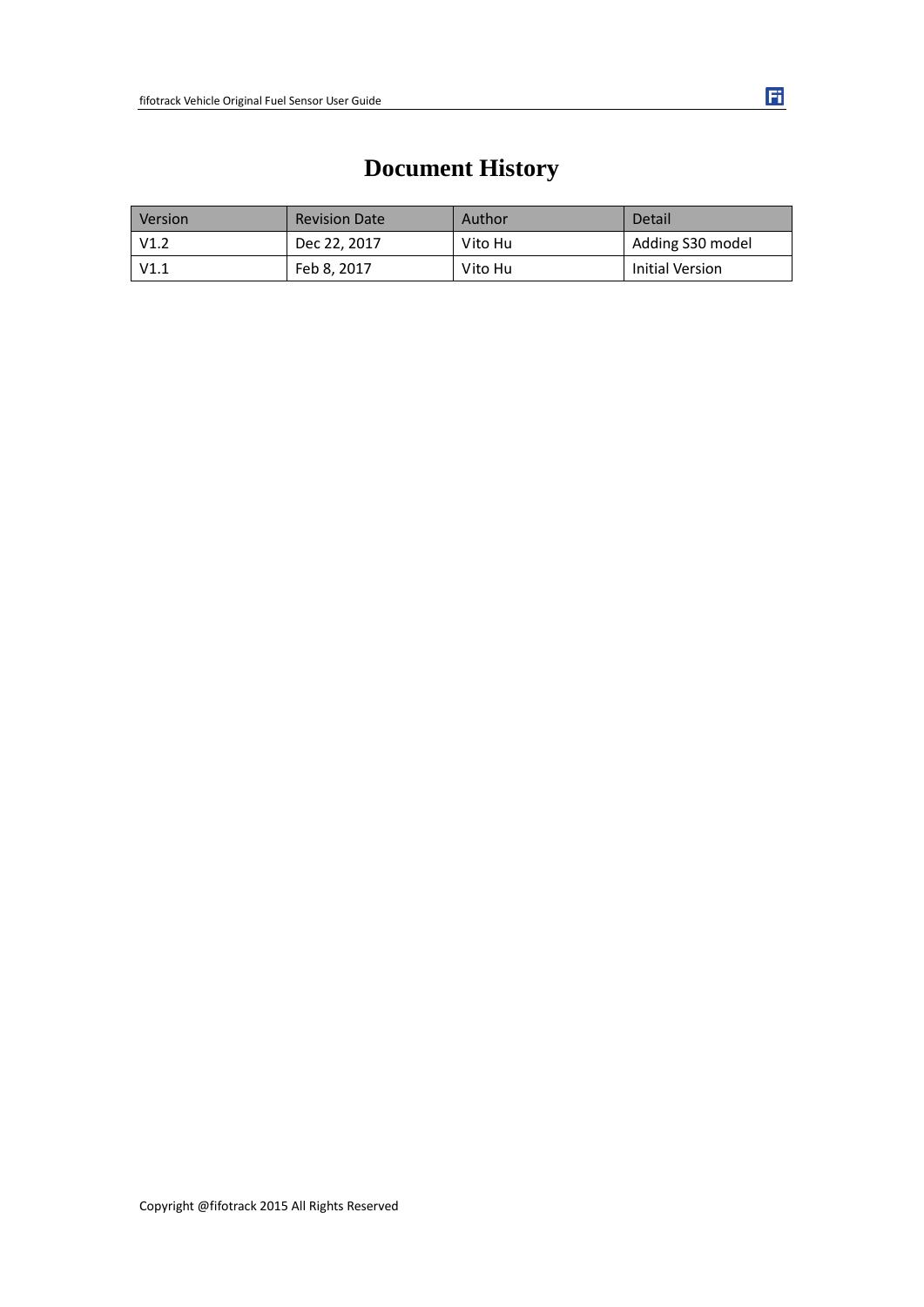# **Contents**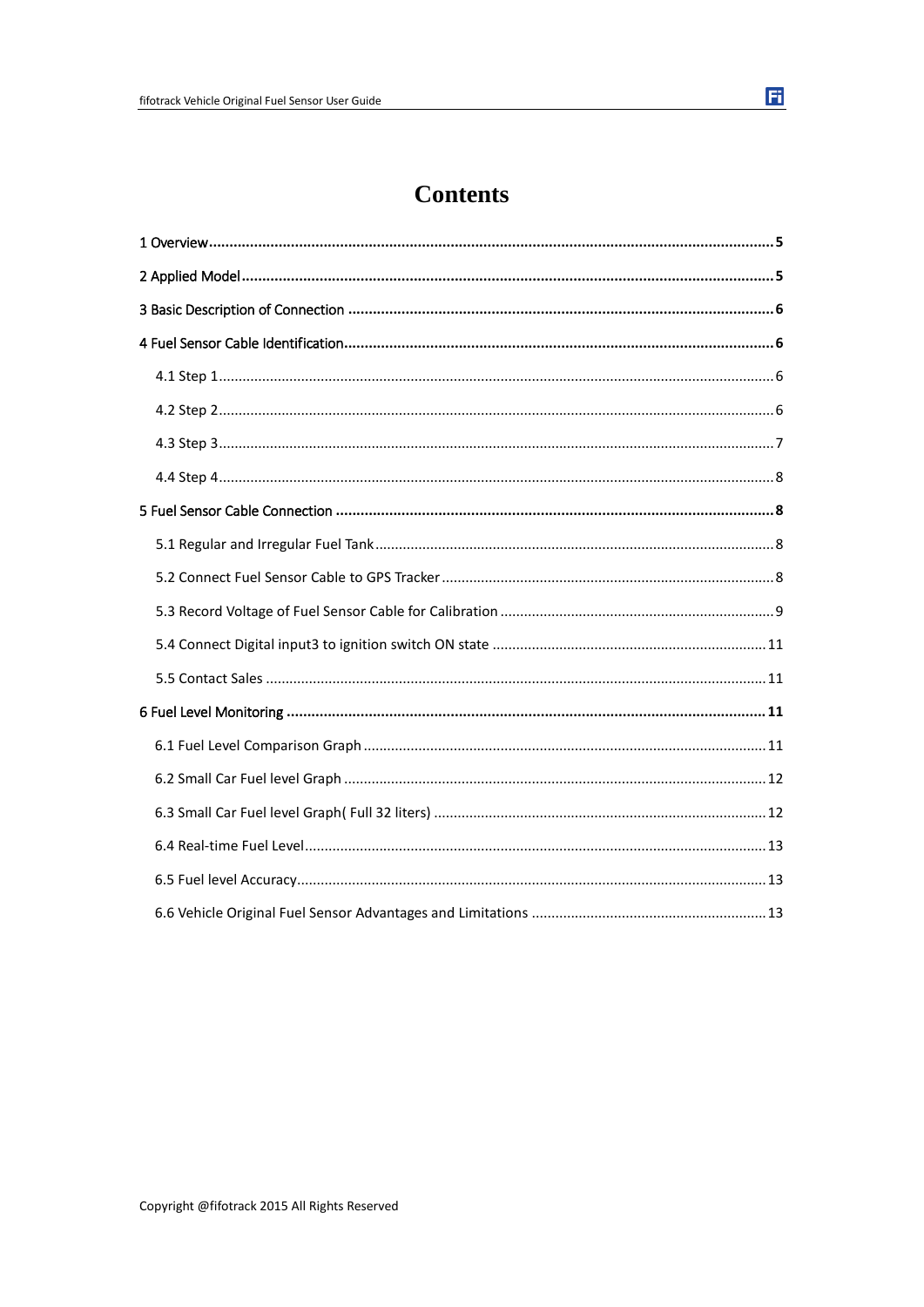### <span id="page-4-0"></span>1 Overview

fifotrack GPS tracker can read vehicle original fuel sensor (some customers name it built-in fuel sensor/original fuel gauge) data directly through analog input and upload the fuel data to server. This solution brings advantages as follows:

- Suitable for small car, delivery car and truck fuel monitoring
- Cost saving, no need buy external fuel sensor, no following maintenance costs.
- Easy and controlled installation way, each vehicle model only need one time calibration
- Safe, no need drill a hole or put probe on fuel tank
- <span id="page-4-1"></span>- Good fuel level graph under engine off

# 2 Applied Model

Below models support original fuel sensor solution.

- A300 (firmware version V1.08 or above)
- A500
- $\odot$  S30
- $\odot$  A600
- A700

| <b>Model</b> | Analog input1 voltage range (V) | Analog input2 voltage range (V) |
|--------------|---------------------------------|---------------------------------|
| A300         |                                 | $0^{\sim}12$                    |
| A500         |                                 | $0^{\sim}12$                    |
| <b>S30</b>   | $0^{\sim}12$                    |                                 |
| A600         |                                 | $0^{\sim}12$                    |
| A700         |                                 | $0^{\sim}12$                    |

**Available analog input for original fuel sensor solution**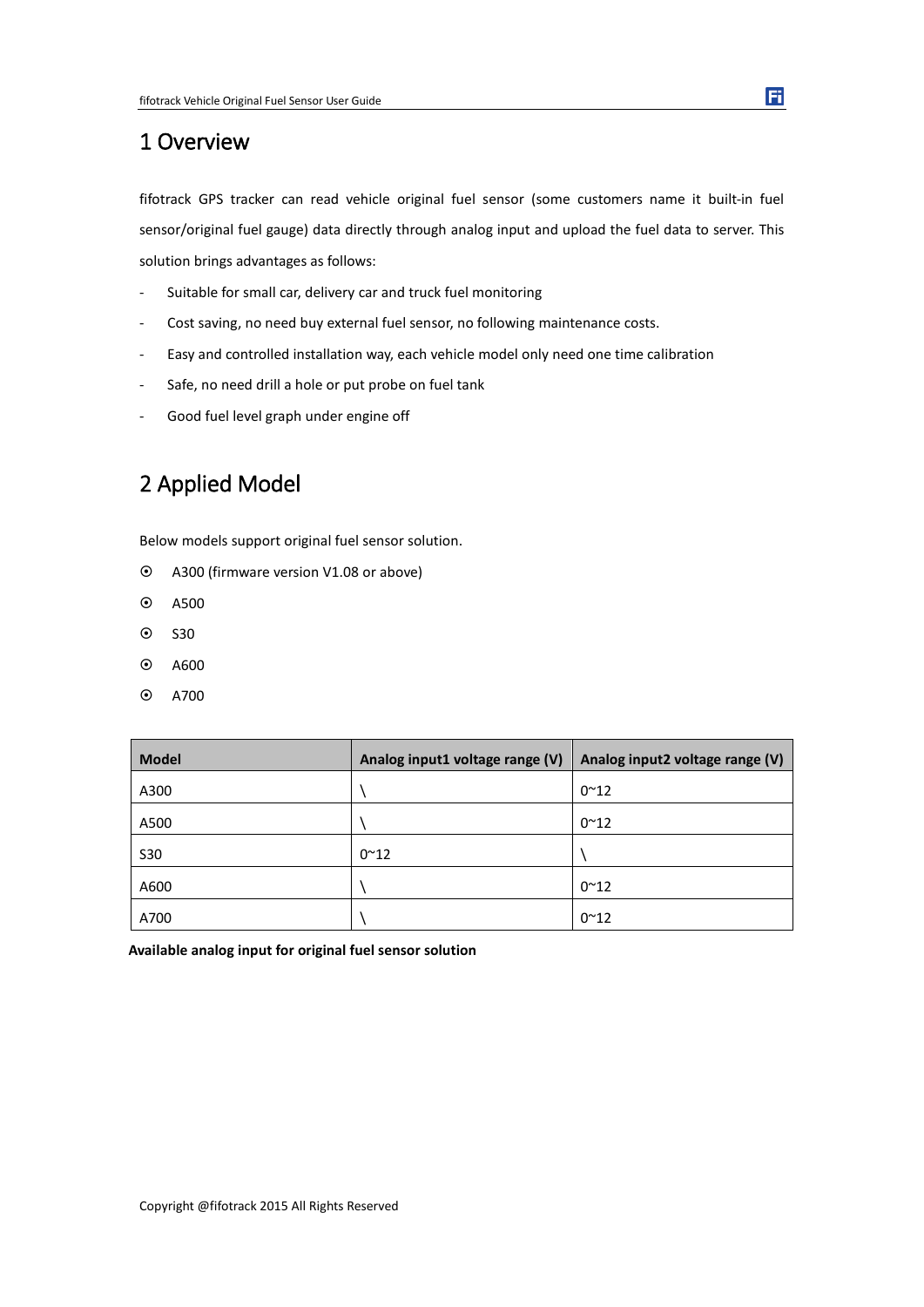# <span id="page-5-0"></span>3 Basic Description of Connection



# <span id="page-5-1"></span>4 Fuel Sensor Cable Identification

#### <span id="page-5-2"></span>**4.1 Step 1**

Remove the driver's indicator panel



Now the fuel level is more than quarter a tank as shown on the image above.

#### <span id="page-5-3"></span>**4.2 Step 2**

Identify the cable that connects the fuel tank sensor to the gauge meter on the driver's panel. Behind the indicator panel, it is clearly labelled where the fuel sensor cable is connected as shown on the

Copyright @fifotrack 2015 All Rights Reserved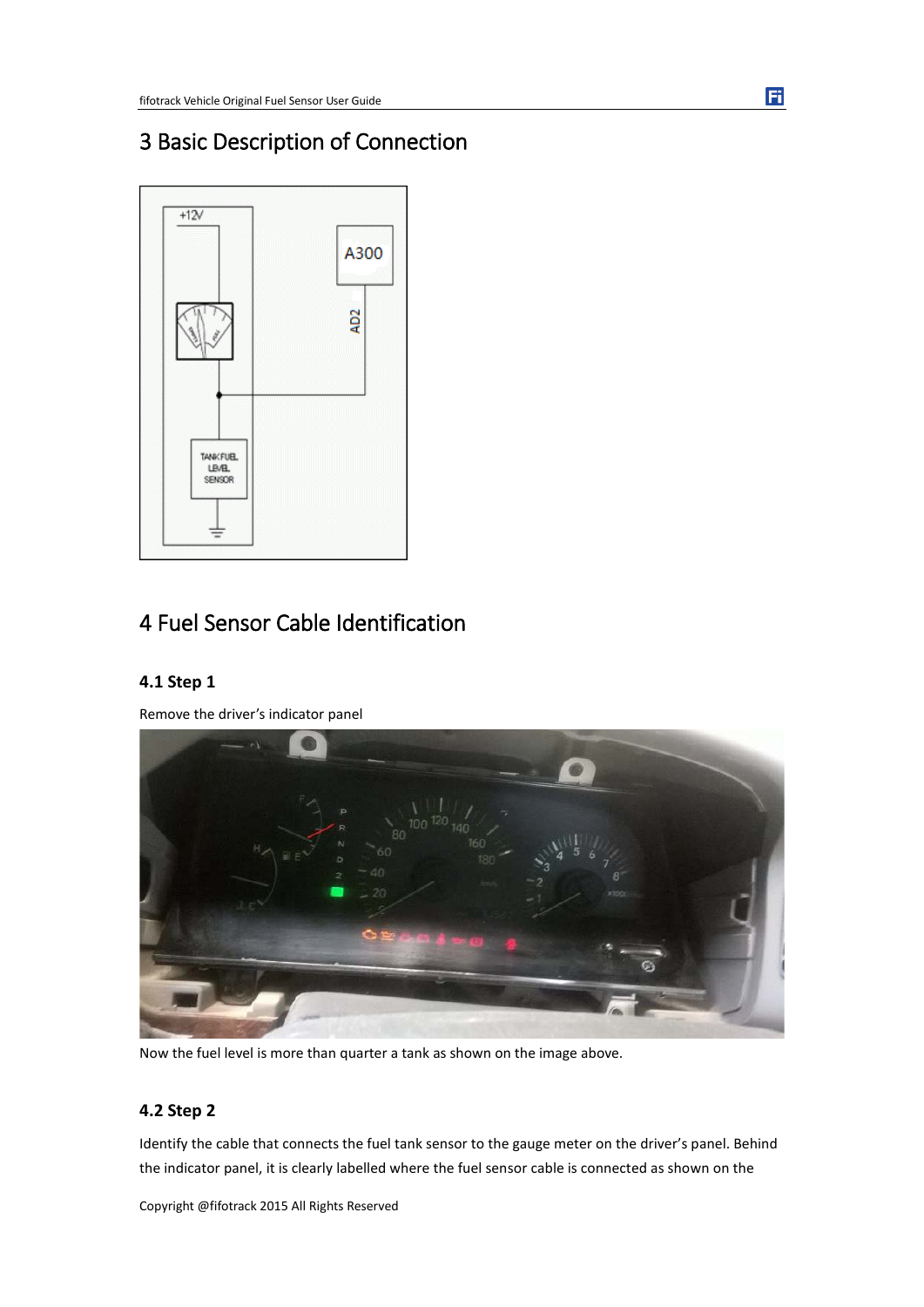image below.



#### <span id="page-6-0"></span>**4.3 Step 3**

After doing a continuity test, the cable was identified. To prove this, you have to cut the identified cable to see the reaction of the fuel gauge meter.

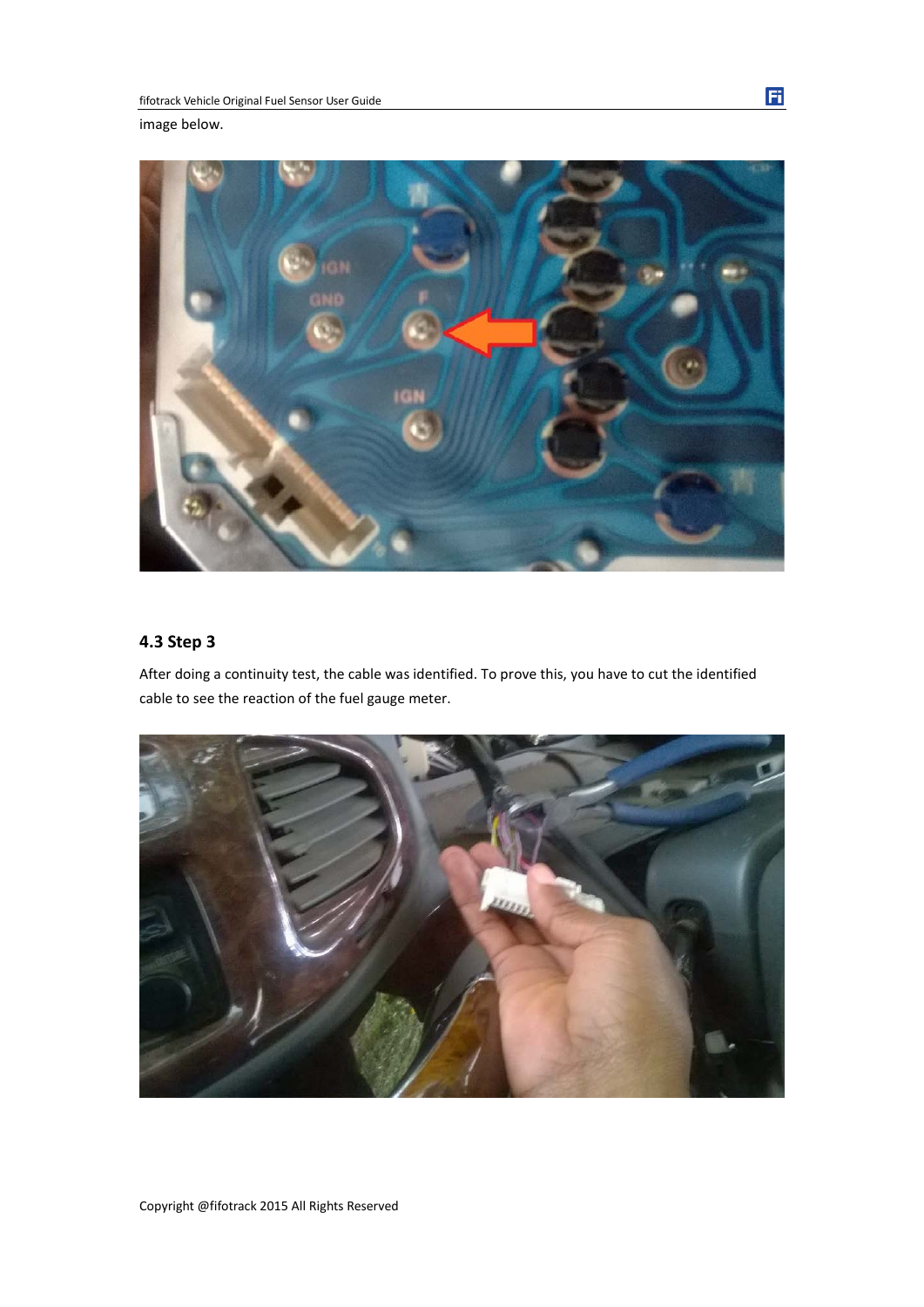#### <span id="page-7-0"></span>**4.4 Step 4**

After the vehicle moved around 100m, the gauge meter indicator arrow dropped from quarter a tank to Empty.

Then reconnect the cable, during driving, the arrow went back to the previous position (quarter tank)

The identified cable has been proved after above tests.



# <span id="page-7-1"></span>5 Fuel Sensor Cable Connection

#### <span id="page-7-2"></span>**5.1 Regular and Irregular Fuel Tank**

Output voltage of original fuel sensor is not linear, both the regular and irregular fuel tanks need do the cable connection and calibration as follows.

#### <span id="page-7-3"></span>**5.2 Connect Fuel Sensor Cable to GPS Tracker**

Original fuel sensor normally has three cables. Power and ground cable for power, fuel signal cable for fuel meter. Below is the cable connection between original fuel sensor and GPS tracker.

| Original fuel sensor cable                      | fifotrack tracker cable |
|-------------------------------------------------|-------------------------|
| Power cable                                     |                         |
| Ground cable                                    | Ground cable(GND)       |
| Fuel signal cable                               | Analog input 2 (AD2)    |
| <b>Note:</b> S30 model should use analog input1 |                         |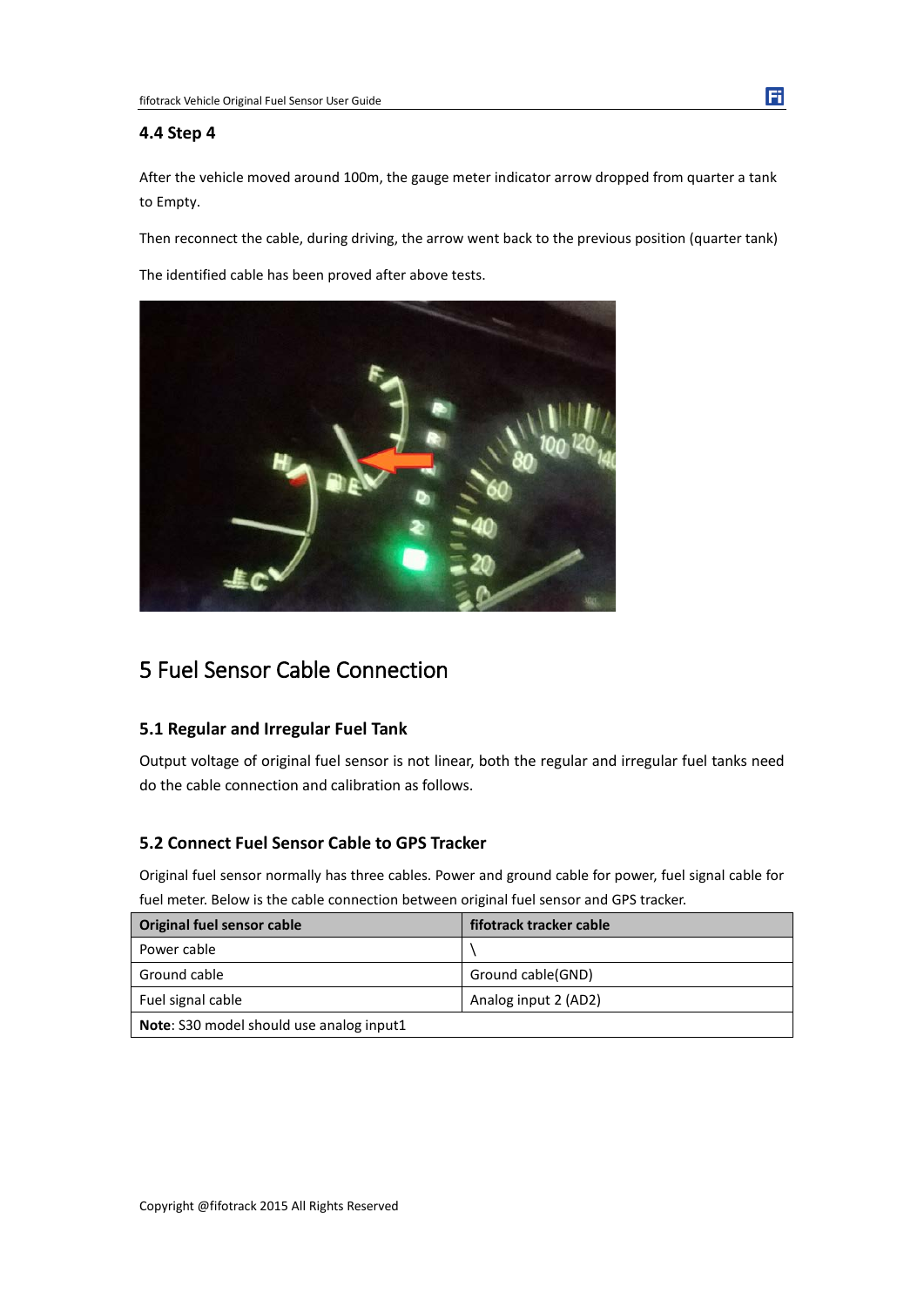

Understand original fuel sensor more via below links: <https://www.youtube.com/watch?v=G2NGAHjPbNU> [https://www.youtube.com/watch?v=z4c8\\_NnBW4s&t=34s](https://www.youtube.com/watch?v=z4c8_NnBW4s&t=34s)

#### <span id="page-8-0"></span>**5.3 Record Voltage of Fuel Sensor Cable for Calibration**

| X                         |
|---------------------------|
| X                         |
| $\boldsymbol{\mathsf{x}}$ |
| X                         |
| X                         |
| X                         |
| $\boldsymbol{\mathsf{x}}$ |
| X                         |
| X                         |
| X                         |
| X                         |
|                           |
|                           |

- **1) This measure should be done under engine on status.**
- **2) More calibration records, higher precision.**

#### **For Example**

| Fuel tank volume (full is 65 liters) | Fuel sensor cable voltage |
|--------------------------------------|---------------------------|
| 0 liters                             | 3.90V                     |
| 10 liters                            | 3.47V                     |
| 20 liters                            | 2.89V                     |
| 30 liters                            | 2.15V                     |
| 40 liters                            | 1.53V                     |
| 50 liters                            | 0.93V                     |

Copyright @fifotrack 2015 All Rights Reserved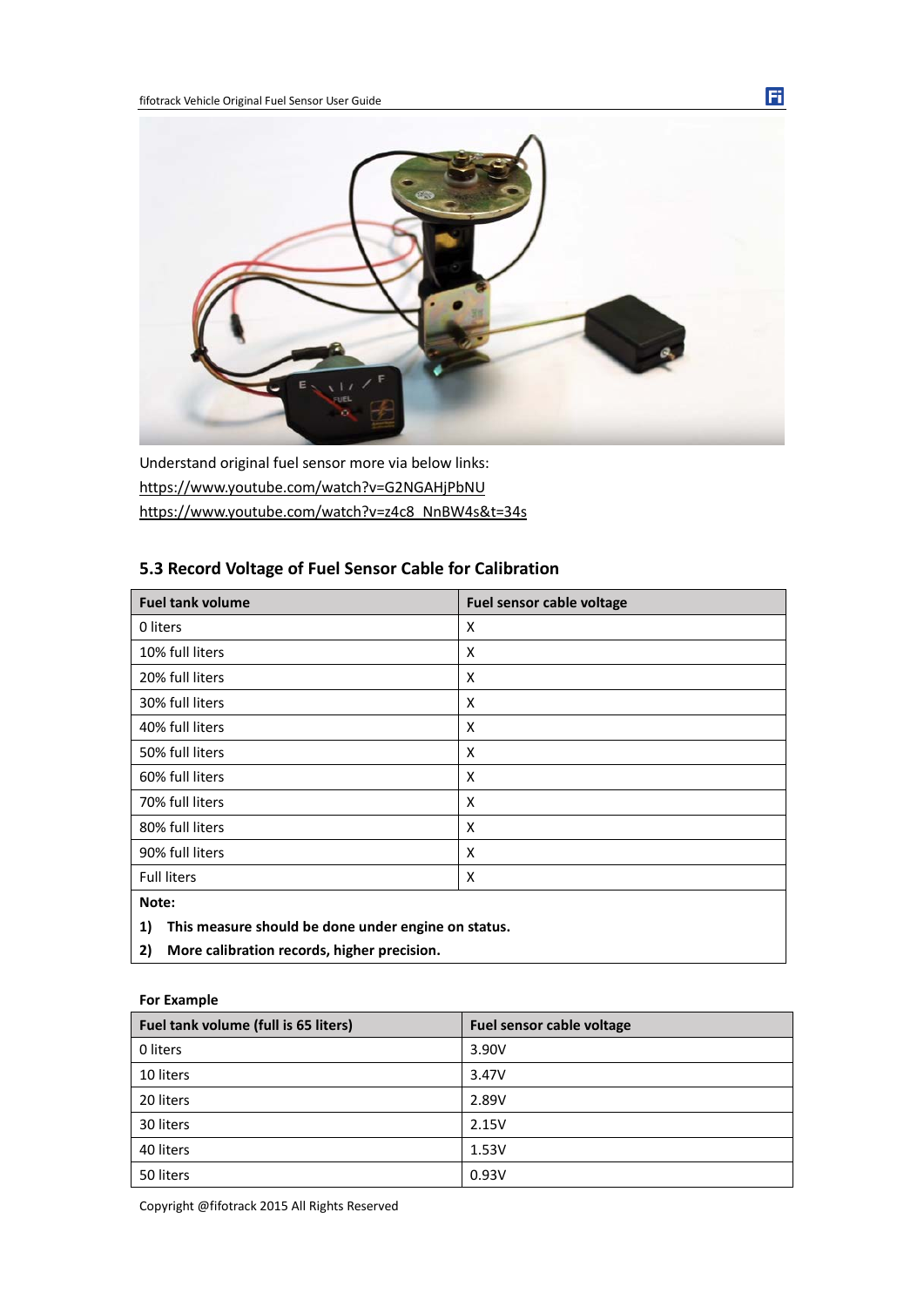**Note:**

60 liters 0.21V

**1) This measure should be done under engine on status.** 

**2) More calibration records, higher precision.**

**Real Example from Customer** 

|         |             |               | No          |  |
|---------|-------------|---------------|-------------|--|
|         |             |               |             |  |
|         | $5M - 2002$ |               |             |  |
| $ v_0 $ | 7.2         | $-$ 36 Liters |             |  |
|         | 5.7         | $-56$         | $+20$       |  |
|         | 5.2         | $-76$         | $+20$       |  |
|         | 4.3         | $-96-$        | $-120$      |  |
|         | 4.1         | $-116 - 20$   |             |  |
|         | 4.0         | $-136 - 120$  |             |  |
|         | 3.2         | $-156 + 20$   |             |  |
|         | 28          | $-176 + 20$   |             |  |
|         | 2.1         | $-196 + 20$   |             |  |
|         | 1.9         | $-216$        | $+20$       |  |
|         | 1.6         |               | $-236 + 20$ |  |
|         | 40          | $-256$        | $+20$       |  |
|         |             | 276           | .96         |  |
|         |             |               |             |  |
|         |             |               |             |  |
|         |             |               |             |  |
|         |             |               |             |  |

Ei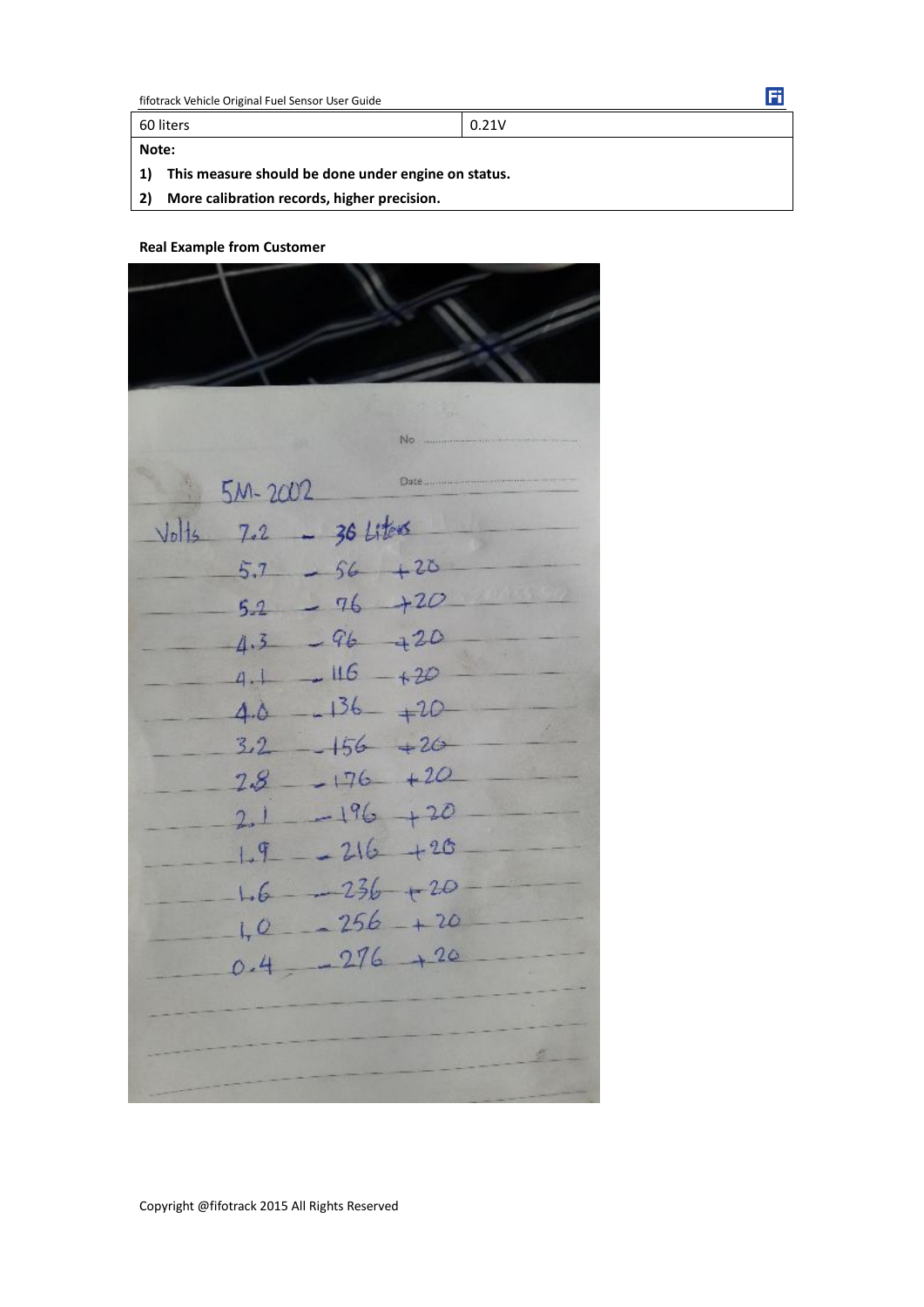#### <span id="page-10-0"></span>**5.4 Connect Digital input3 to ignition switch ON state**

Digital input3 of A300/A500/A600/A700, digital input2 of S30 are specified to detect the status of engine on/off for original fuel sensor solution.

#### **Note:**

1. Customers still need connect digital input2 to ignition ON state for normal engine on/off detection, for example different uploading time interval under engine on/off conditions.

2. There are "OFF/ACC/ON/START" four states of Ignition switch, make sure digital input connect to ignition "ON" state wire.



#### <span id="page-10-1"></span>**5.5 Contact Sales**

Different vehicle models have different formulas, please contact fifotrack sales to finish below steps:

- 1. Adjust analog input voltage range by command
- <span id="page-10-2"></span>2. Specific formula on FIMS tracking software

# 6 Fuel Level Monitoring

#### <span id="page-10-3"></span>**6.1 Fuel Level Comparison Graph**

Ultrasonic fuel sensor and vehicle original fuel sensor results of same truck.

Testing environment: vehicle runs between mountains, the truck goes uphill and downhill frequently.

| Fuel level graph                    |                                                   |       |       |                   |       |       |       |                                   |                                       |
|-------------------------------------|---------------------------------------------------|-------|-------|-------------------|-------|-------|-------|-----------------------------------|---------------------------------------|
| Object: Ultrasonic fuel_demo        |                                                   |       |       |                   |       |       |       |                                   |                                       |
|                                     | Period: 2017-02-22 00:00:00 - 2017-02-23 00:00:00 |       |       |                   |       |       |       |                                   |                                       |
| Sensor: Ultrasonic sensor           |                                                   |       |       |                   |       |       |       | 48.83 Liter - 2017-02-22 13:50:24 | O O Q Q                               |
| 80 Liter                            |                                                   |       |       |                   |       |       |       |                                   |                                       |
| 60 Liter                            |                                                   |       |       |                   |       |       |       |                                   |                                       |
|                                     |                                                   |       |       |                   |       |       |       |                                   |                                       |
| 40 Liter                            |                                                   |       |       |                   |       |       |       |                                   |                                       |
| 20 Liter                            |                                                   |       |       |                   |       |       |       |                                   |                                       |
| 0 Liter                             |                                                   |       |       |                   |       |       |       |                                   |                                       |
| 09:00                               | 09:30                                             | 10:00 | 10:30 | 11:00             | 11:30 | 12:00 | 12:30 | 13:00                             | 13:30                                 |
| Sensor: Built-in fuel level<br>80 L |                                                   |       |       |                   |       |       |       | 48.58 L - 2017-02-22 13:53:40     | ⊙<br>$\mathord{\textcircled{a}}$<br>O |
|                                     |                                                   |       |       |                   |       |       |       |                                   |                                       |
| 60 L                                |                                                   |       |       | <b>MANUEL ANN</b> |       |       |       |                                   |                                       |
| 40 L                                |                                                   |       |       |                   |       |       |       |                                   |                                       |
| 201                                 |                                                   |       |       |                   |       |       |       |                                   |                                       |
|                                     |                                                   |       |       |                   |       |       |       |                                   |                                       |
| 01                                  |                                                   |       |       |                   |       |       |       |                                   |                                       |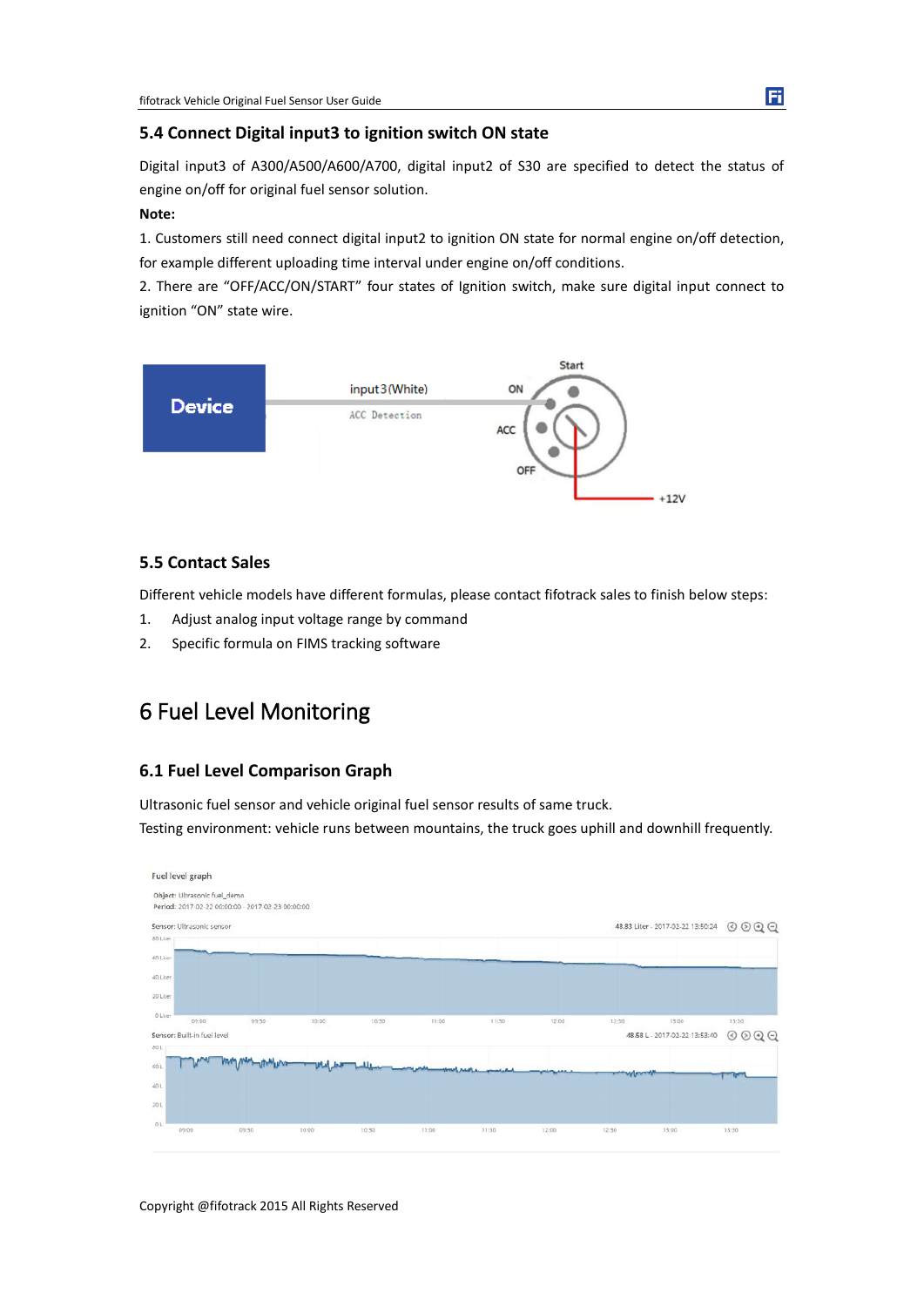fifotrack Vehicle Original Fuel Sensor User Guide

Vehicle original fuel sensor has more fluctuations than ultrasonic fuel sensor. However, the trend of fuel consumptions is cognizable, maximum fuel wave is less than 10 liters. We keep improving it.

#### <span id="page-11-0"></span>**6.2 Small Car Fuel level Graph**

| Sensor: Fuel Level |       |       |       |       |       |       |       |       |       |        | 36.06 Liter - 2017-02-22 23:39:52 © ② ② ② |
|--------------------|-------|-------|-------|-------|-------|-------|-------|-------|-------|--------|-------------------------------------------|
| 00 Liter           |       |       |       |       |       |       |       |       |       |        |                                           |
| 40 Univ            |       |       |       |       |       |       |       |       |       |        | mund                                      |
| :40 Utar           |       |       |       |       |       |       |       |       |       |        |                                           |
| zoune              |       |       |       |       |       |       |       |       |       |        |                                           |
| O Liter            |       | 04:00 | 06:00 |       | 10:00 | 12,00 | 14:00 | 16:00 | 18.00 | .20:00 |                                           |
|                    | 02.00 |       |       | 08:00 |       |       |       |       |       |        | 22.00                                     |

**Note:** Full 65 liters, red arrows is the fuel filling data.

| Fuel level graph                                                              |        |       |                                                                                                                    |       |       |       |       |       |                                             |       |       |       |       |
|-------------------------------------------------------------------------------|--------|-------|--------------------------------------------------------------------------------------------------------------------|-------|-------|-------|-------|-------|---------------------------------------------|-------|-------|-------|-------|
| Object: 78-7422 (Canter)<br>Period: 2018-01-03 16:00:00 - 2018-01-04 06:00:00 |        |       |                                                                                                                    |       |       |       |       |       |                                             |       |       |       |       |
| Sensor: Fuel                                                                  |        |       |                                                                                                                    |       |       |       |       |       |                                             |       |       |       |       |
| 60 Liberal                                                                    |        |       |                                                                                                                    |       |       |       |       |       |                                             |       |       |       |       |
| 10 Litera per Medical Andrew Production                                       |        |       |                                                                                                                    |       |       |       |       |       |                                             |       |       |       |       |
| 40 Litera                                                                     |        |       |                                                                                                                    |       |       |       |       |       | Linning at allege hopped to come a the some |       |       |       |       |
| 30 Liters                                                                     |        |       | of the local development of the company of the company of the company of the company of the company of the company |       |       |       |       |       |                                             |       |       |       |       |
| 20 Liners                                                                     |        |       |                                                                                                                    |       |       |       |       |       |                                             |       |       |       |       |
| 10 Liters                                                                     |        |       |                                                                                                                    |       |       |       |       |       |                                             |       |       |       |       |
| O Litera                                                                      | 12:00. | 18:00 | 19:00                                                                                                              | 30:00 | 21:00 | 22:00 | 28:00 | 00:00 | 01:00                                       | 02:00 | 03:00 | 04:00 | 05:00 |

#### **Note:** Full 52 liters

#### <span id="page-11-1"></span>**6.3 Small Car Fuel level Graph( Full 32 liters)**

| Fuel level graph   |                                                                                             |                                                   |       |       |       |       |               |                                         |       |
|--------------------|---------------------------------------------------------------------------------------------|---------------------------------------------------|-------|-------|-------|-------|---------------|-----------------------------------------|-------|
|                    | Object: 5M-1598 (Original Fuel)                                                             | Period: 2017-12-01 00:00:00 - 2017-12-24 00:00:00 |       |       |       |       |               |                                         |       |
| Sensor: Fuel Level |                                                                                             |                                                   |       |       |       |       |               | 14.16 Liter - 2017-12-05 16:24:41 < > + |       |
| 40 Line            |                                                                                             |                                                   |       |       |       |       |               |                                         |       |
| 30 Liter           | and the first party of the local division in which the first party is the local division of |                                                   |       |       |       |       |               |                                         |       |
| 20 Dosf            |                                                                                             |                                                   |       |       |       |       |               |                                         |       |
| 10 Uper            |                                                                                             |                                                   |       |       |       |       | how norman my |                                         |       |
| 0 Liter            | 12:00                                                                                       | 1600                                              | 20.00 | 00:00 | 04:00 | 08:00 | 12:00         | 16:00                                   | 20.00 |

#### Ei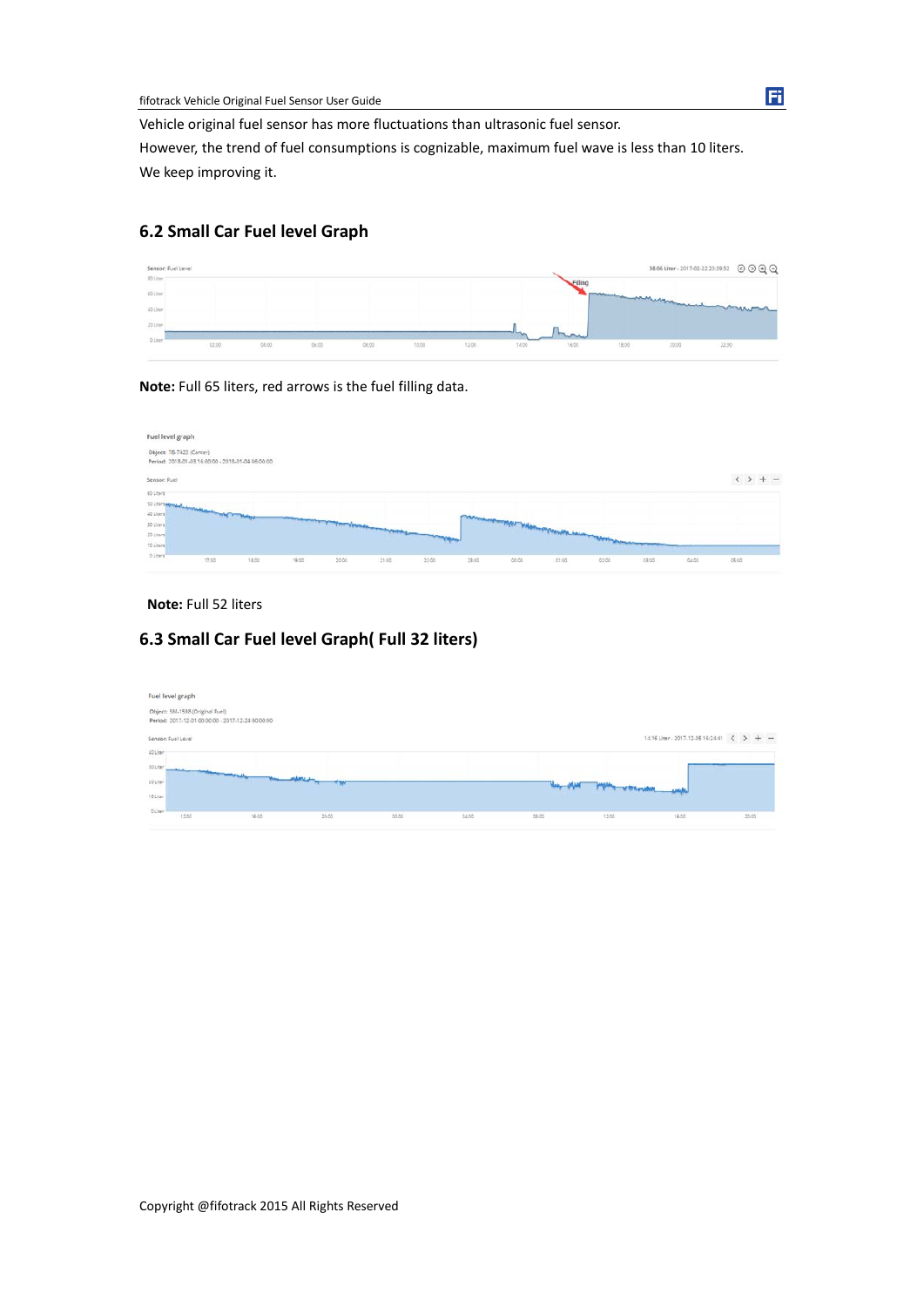#### <span id="page-12-0"></span>**6.4 Real-time Fuel Level**

| Data             |                        | Value                                          |  |
|------------------|------------------------|------------------------------------------------|--|
| Altitude         | 1286 m                 |                                                |  |
| Analog1 voltage  | 2.6V                   |                                                |  |
| Angle            | 0 <sup>o</sup>         |                                                |  |
| Engine hours     | 40 h                   |                                                |  |
| External Battery | 12.16 V                |                                                |  |
| Fuel Sensor      | 23.89 Liter            |                                                |  |
| Internal Battery | 4.18 V                 |                                                |  |
| Model            | <b>TOYOTA1</b>         | 5                                              |  |
| Nearest marker   |                        | Headquarters (0.02 km)                         |  |
| Nearest zone     | Red Box Zone (0.00 km) |                                                |  |
| Odometer         | 72536 km               |                                                |  |
| Plate            | BAD 5195               |                                                |  |
| Position         |                        | $-15.420863$ $^{\circ}$ , 28.281638 $^{\circ}$ |  |
| Regius           | Engine on              |                                                |  |

#### <span id="page-12-1"></span>**6.5 Fuel level Accuracy**

Compare to the external fuel sensor, original fuel sensor accuracy is less precise. Based on current firmware version, the accuracy as follows according to test results both in China and abroad.

| Country | <b>Fuel tank full volume</b> | <b>Fuel Tank Size(CM)</b>   | Error (%) | Error (liter) |
|---------|------------------------------|-----------------------------|-----------|---------------|
|         | (liter)                      | $(L*W*H)$                   |           |               |
| China   | 155                          | 80*48*40                    | 5.8%      | 9             |
| Zambia  | 65                           | Irregular size fuel tank,   | 15.4%     | 10            |
|         |                              | height is 20CM              |           |               |
| Myanmar | 32                           | Irregular size fuel tank    | 11.3%     | 3.6           |
| Myanmar | 52                           | size<br>Rectangular<br>fuel | 9.6%      | 4.98          |
|         |                              | tank                        |           |               |

#### <span id="page-12-2"></span>**6.6 Vehicle Original Fuel Sensor Advantages and Limitations**

#### **Advantages:**

- 1. Cost saving, no need pay for external fuel sensor and following maintenance costs.
- 2. Easy and controlled installation way
- 3. Safe, no need drill a hole on fuel tank
- 4. Fuel consumption trend, fuel filling, fuel theft are clear enough and acceptable for fleet management.
- 5. Good fuel level graph under engine off

#### **Limitations:**

- 1. When engine off, original fuel sensor will not work due to lack of power. The fuel filling or fuel theft data is not real-time, it will be uploaded when engine on.
- 2. Less precision compare to external fuel sensor

Copyright @fifotrack 2015 All Rights Reserved